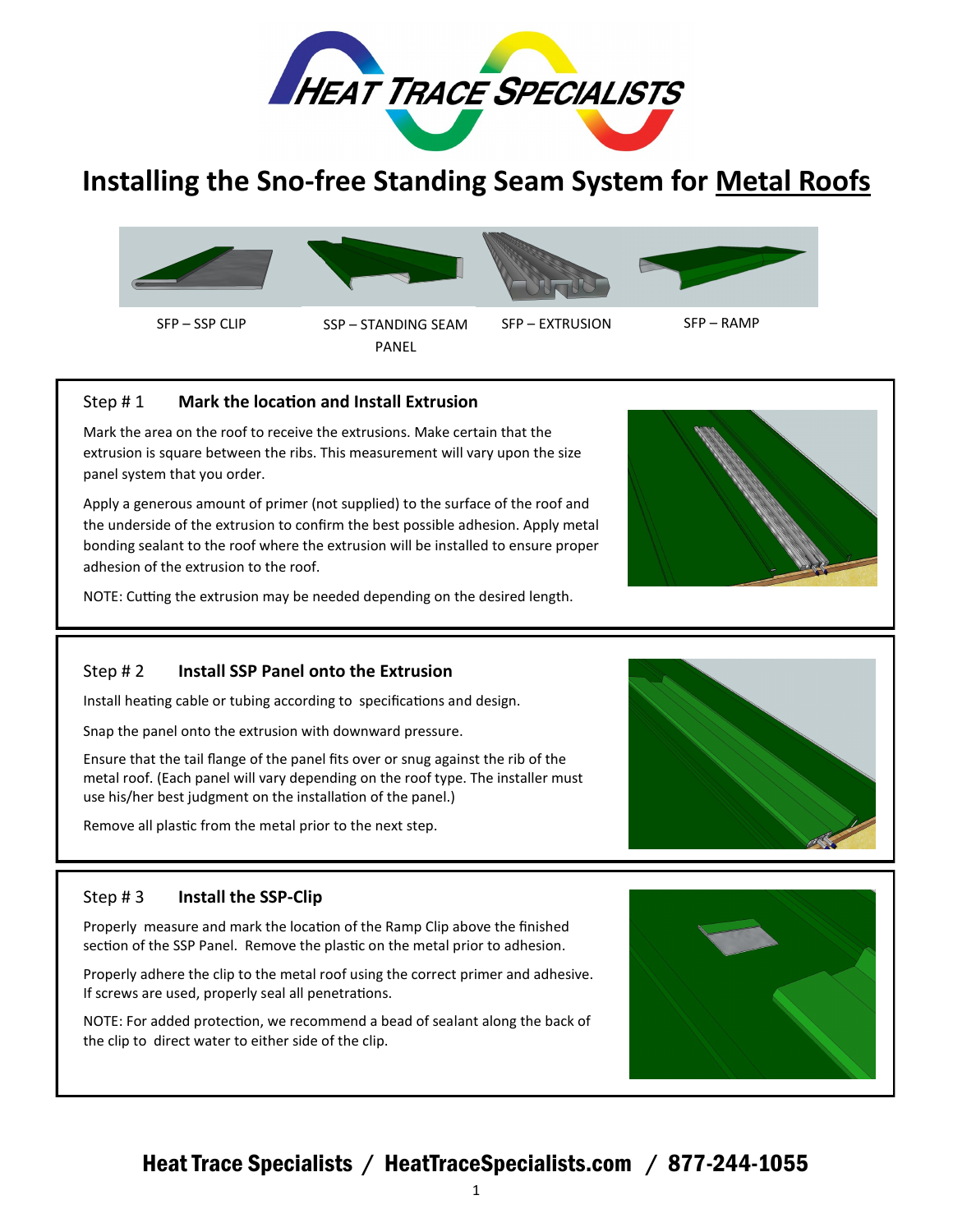

# **Installing the Sno-free Standing Seam System for Metal Roofs**

### Step # 4 **Attach the Ramp**

Insert the tab on the ramp into the recently installed clip. Apply sealant inside the clip in order to hold the ramp securely.

Apply a generous amount of sealant on the bottom of the ramp where it will meet with the extrusion and the SSP Panel. Put downward pressure to snap the ramp over the extrusion and the SSP Panel.

Remove all protective plastic on metal prior to the next step.



### Step # 5 **Install Clamps**

Firmly attach the panel to the rib of the standing seam roof.

Use non-penetrating clamps that are designed to work with the type of seam that is associated with your standing seam roof.

If penetrations are made with screws or rivets due to a lack of usable clamps, seal all penetrations properly.

#### Step # 6 **Finalize the system**

Install adequate quantities of clamps on all panels.

Leave a 1" Excess of SSP panel overhanging the extrusion to cut and bend down to cover the end of the extrusion. Any areas where the wire enters and exits the panel should have a generous amount of sealant placed to protect the jacket of the heating cable from any sharp edges of the metal.

If there is no excess available to fabricate an end seal, Contact Heat Trace Specialists for Expansion Joints to cut and fabricate end seals on site.

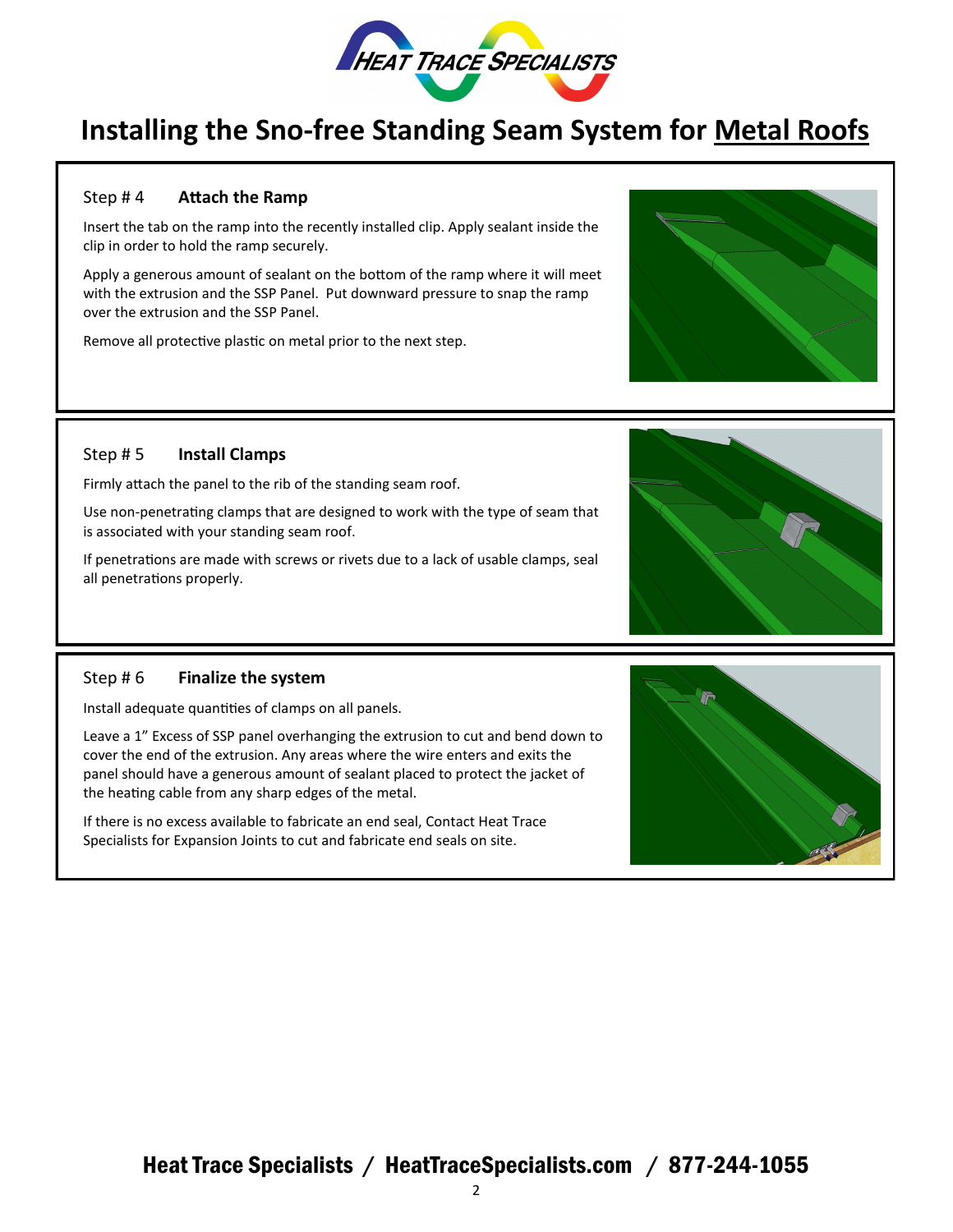

# **Installing the Sno-free Standing Seam System for SnapLock Metal Roofs**



# Step # 1 **Mark the location and Install Extrusion**

Mark the area on the roof to receive the extrusions. Make certain that the extrusion is square between the ribs. This measurement will vary upon the size panel system that you order.

Apply a generous amount of primer (not supplied) to the surface of the roof and the underside of the extrusion to confirm the best possible adhesion. Apply metal bonding sealant to the roof where the extrusion will be installed to ensure proper adhesion of the extrusion to the roof.

NOTE: Cutting the extrusion may be needed depending on the desired length.

### Step # 2 **Install SSP Panel onto the Extrusion**

Install heating cable or tubing according to specifications and design.

Snap the panel onto the extrusion with downward pressure.

Ensure that the tail flange of the panel fits over or snug against the rib of the metal roof. (Each panel will vary depending on the roof type. The installer must use his/her best judgment on the installation of the panel.)

Remove all plastic from the metal prior to the next step.

# Step # 3 **Attach the SSP Panel onto the Roof**

Properly measure and mark the location where each attachment screw will be located. Pre-drill each hole to ensure the screw will enter straight through the top of the existing rib.

NOTE: For added moisture protection, we recommend a sealant injected into the pre-drilled hole before the screw is inserted.





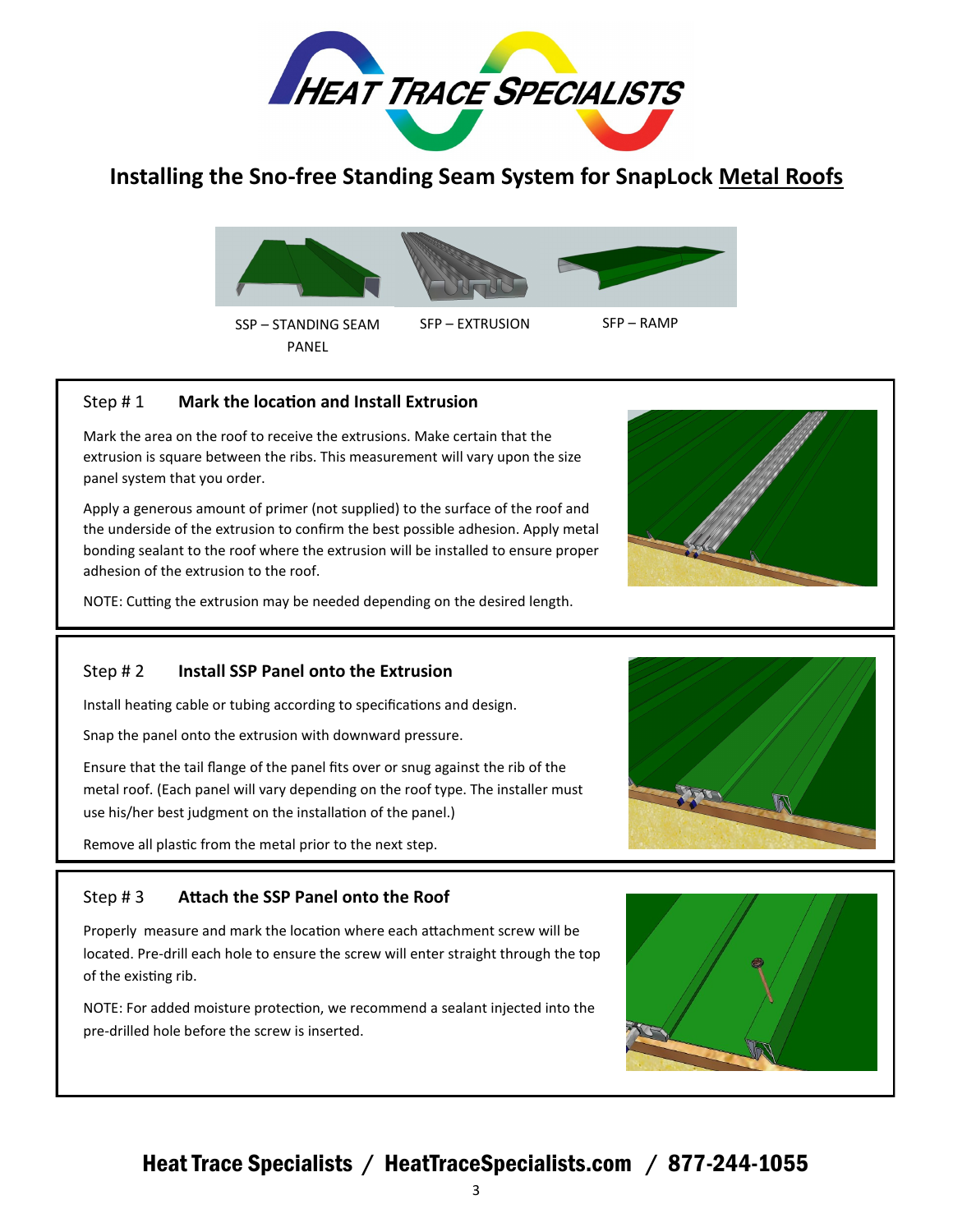

# **Installing the Sno-free Standing Seam System for SnapLock Metal Roofs**

#### Step # 4 **Ensure proper screw penetration**

As described in the picture to the right, confirm the screw has penetrated the top of the rib without being inserted on an angle and penetrating the cavity of the existing metal roof.

We suggest using a minimum 1 1/2" Self-piercing screw with neoprene washer in order to firmly attach into the roof deck.

Length of screw will be determined by the height of the rib.

### Step # 5 **Install remaining screws and panels**

Once each panel is firmly attached, ensure the cable is properly protected and secured wherever it is outside of the extrusion.

Where two panels meet, we recommend overlapping the panels for proper water drainage.

Use the SFP-4V-E-XJ Expansion joint cover over the extrusion portion of the panel and firmly secure with sealant.

#### **OPTIONAL PRODUCT**

If the SSP panels are being installed on only a portion of the roofing surface then we suggest to use our SSP-RAMP.

For more information on installing this Ramp: Refer to the installation manual on the section "Installing the Sno-Free Standing Seam System for Metal Roofs" on Diagram #3 and #4.

#### **End Cap installation**

A simple relief cut on the sides of the panel or expansion joint and bend on the bottom of the panel can easily protect the look of the finished product.

If the cable is making its entry at the bottom as shown in the diagrams, then secure the loose cable with our Belt Loop Clips along the drip edge or fascia.

If the cable is making its entry at the top, then cut the extrusion short from the Drip edge, Make the loop in the cable leaving enough space for the panel to cover the extrusion and the looped cable within the finished end cap.

Leave sufficient space between the cable and any sheet metal edges to ensure protection of the cable.